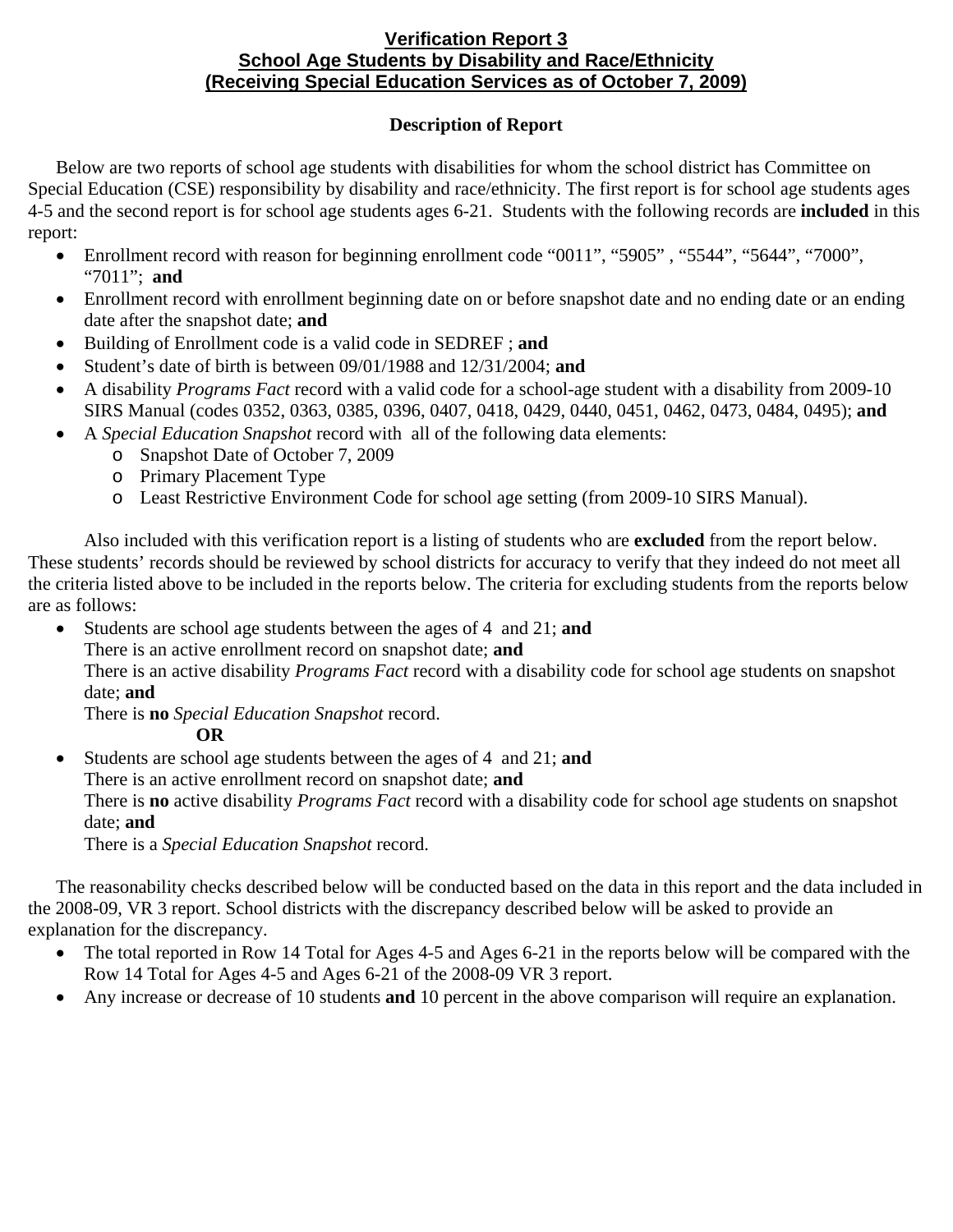## **Verification Report 3 School Age Students by Disability and Race/Ethnicity (Receiving Special Education Services as of October 7, 2009) Ages 4-5**

**Directions:** Please review the data below to verify that students' disability and race/ethnicity are displayed accurately for all school age students with disabilities (aged 4-5) for whom your district has CSE responsibility and who were receiving special education services on the snapshot date. The links below the numbers in each cell provide a list of students that meet the criteria to be included in the report. Also, please review your school district's report of students excluded from this report. **If corrections are needed to this report, please resubmit your district files with the necessary corrections to the Regional Information Center (or the data warehouse for large cities) during the verification time period.**

|                       |                                                  | A                                                | B                                         | $\mathbf C$                                    | D                     | E                                       | F                                             | G            |
|-----------------------|--------------------------------------------------|--------------------------------------------------|-------------------------------------------|------------------------------------------------|-----------------------|-----------------------------------------|-----------------------------------------------|--------------|
|                       |                                                  |                                                  |                                           |                                                |                       |                                         |                                               |              |
| Line<br><b>Number</b> | <b>Disability</b><br>(As of Snapshot Date        | American<br>Indian or<br>Alaska<br><b>Native</b> | Asian<br>or<br>Pacific<br><b>Islander</b> | <b>Black</b><br>(Not of<br>Hispanic<br>Origin) | Hispanic<br>or Latino | White<br>(Not of<br>Hispanic<br>Origin) | Multi-Racial<br>(Not of<br>Hispanic<br>Origin | <b>Total</b> |
| 01                    | Autism                                           |                                                  |                                           |                                                |                       |                                         |                                               |              |
| 02                    | <b>Emotional Disturbance</b>                     |                                                  |                                           |                                                |                       |                                         |                                               |              |
| 03                    | <b>Learning Disability</b>                       |                                                  |                                           |                                                |                       |                                         |                                               |              |
| 04                    | <b>Mental Retardation</b>                        |                                                  |                                           |                                                |                       |                                         |                                               |              |
| 05                    | <b>Deafness</b>                                  |                                                  |                                           |                                                |                       |                                         |                                               |              |
| 06                    | Hearing Impairment                               |                                                  |                                           |                                                |                       |                                         |                                               |              |
| 07                    | Speech or Language<br>Impairment                 |                                                  |                                           |                                                |                       |                                         |                                               |              |
| 08                    | <b>Visual Impairment</b><br>(includes Blindness) |                                                  |                                           |                                                |                       |                                         |                                               |              |
| 09                    | Orthopedic Impairment                            |                                                  |                                           |                                                |                       |                                         |                                               |              |
| 10                    | Other Health Impairment                          |                                                  |                                           |                                                |                       |                                         |                                               |              |
| 11                    | <b>Multiple Disabilities</b>                     |                                                  |                                           |                                                |                       |                                         |                                               |              |
| 12                    | Deaf-Blindness                                   |                                                  |                                           |                                                |                       |                                         |                                               |              |
| 13                    | <b>Traumatic Brain Injury</b>                    |                                                  |                                           |                                                |                       |                                         |                                               |              |
| 14                    | Total (Lines 1-13)                               |                                                  |                                           |                                                |                       |                                         |                                               |              |
| 15                    | <b>Reasonability Check*</b>                      |                                                  |                                           |                                                |                       |                                         |                                               |              |

<sup>\*</sup> Discrepancies of plus or minus 10 students **and** 10 percent between October 7, 2009 and October 1, 2008 data are identified with an asterisk in the Reasonability Check row. Each identified discrepancy in the Reasonability Check row will require an explanation after data are certified.